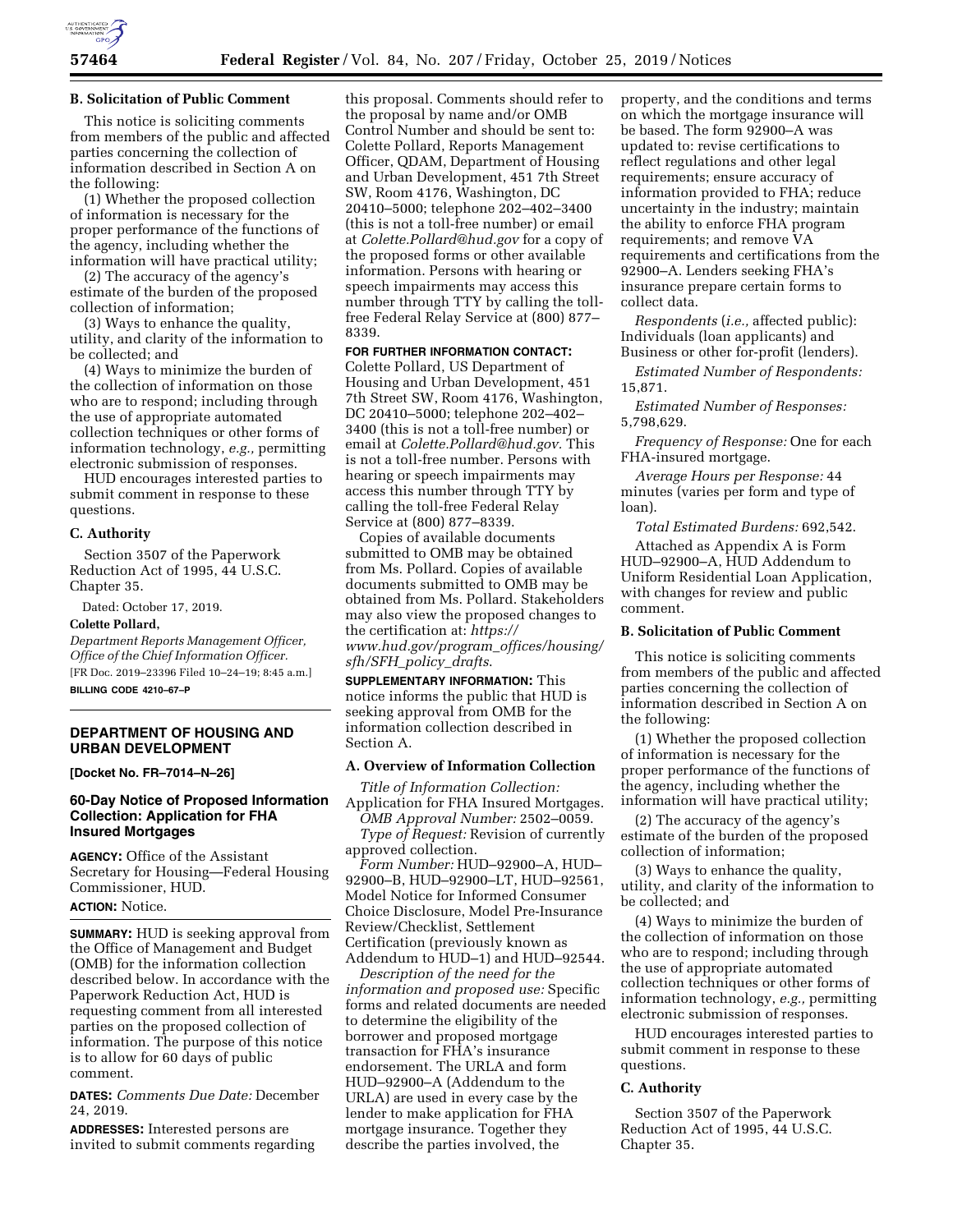Dated: October 9, 2019. **Iohn L. Garvin.** General Deputy Assistant Secretary for Housing. BILLING CODE 4210-67-P

# APPENDIX A - HUD Addendum to Uniform Residential Loan Application (DRAFT)

| Part I - Identifying Information                                |                                                                                                                                                                         | FHA Case No. (include any suffix)                                                    | Mortgagee<br>Case No.     |  |
|-----------------------------------------------------------------|-------------------------------------------------------------------------------------------------------------------------------------------------------------------------|--------------------------------------------------------------------------------------|---------------------------|--|
| Borrower Certification                                          | HUD/FHA Application for Insurance Under the National Housing Act and                                                                                                    |                                                                                      |                           |  |
| Mortgagee I.D.                                                  |                                                                                                                                                                         | Sponsor I.D.                                                                         | Agent I.D.                |  |
|                                                                 | Mortgagee Name, Address (include zip code)<br>and Telephone Number                                                                                                      | <b>Name and Address of Sponsor</b>                                                   | Name and Address of Agent |  |
|                                                                 | Type or Print all entries clearly                                                                                                                                       |                                                                                      |                           |  |
| <b>Borrower's Name &amp; Present Address (include zip code)</b> |                                                                                                                                                                         | <b>Property Address</b><br>(include name of subdivision, lot & block no, & zip code) |                           |  |
| <b>Sponsored</b>                                                | Name of Third-Party Originator                                                                                                                                          |                                                                                      | <b>NMLS ID</b> of         |  |
| <b>Originations</b>                                             |                                                                                                                                                                         |                                                                                      | Third-Party Originator    |  |
|                                                                 | Part II - Borrower Consent for Social Security Administration to Verify Social Security Number                                                                          |                                                                                      |                           |  |
|                                                                 | I authorize the Social Security Administration (SSA) to verify my Social Security Number (SSN) to the Mortgagee and HUD/FHA through a computer match to be conducted by |                                                                                      |                           |  |
|                                                                 | HUD/FHA, and to provide additional information or records pertaining to my SSN to HUD/FHA.                                                                              |                                                                                      |                           |  |
|                                                                 | I understand that my consent allows no additional information or records pertaining to my SSN to be provided to the Mortgagee, and that verification of my SSN does not |                                                                                      |                           |  |

e hi nii iyayee, constitute confirmation of my identity. I also understand that my SSN or records pertaining thereto may not be used for any other purpose, including the resale or redisclosure to third parties, other than stated above. However, redisclosure to HUD/FHA may be permitted by this authorization to ensure that HUD/FHA complies with the SSA's requirements for disclosure of information and records. This consent is valid for 180 days from the date signed, unless indicated otherwise by the individual(s) named in this loan application.

Signature(s) of Borrower(s) - Read consent carefully. Review accuracy of Social Security number(s) provided on this application.

| Borrower's Name:            |             | Co-Borrower's Name:            |             |
|-----------------------------|-------------|--------------------------------|-------------|
| Date of Birth:              |             | Date of Birth:                 |             |
| Social Security Number:     |             | Social Security Number:        |             |
| Signature(s) of Borrower(s) | Date Signed | Signature(s) of Co-Borrower(s) | Date Signed |
|                             |             |                                |             |

# Part III - Borrower Notices, Information, and Acknowledgment

### Public Reporting Burden

Public reporting burden for this collection of information is estimated to average 10 minutes per response, including the time for reviewing instructions, searching existing data sources, gathering and maintaining the data needed, and completing and reviewing the collection of information. This agency may not conduct or sponsor, and a person is not required to respond to, a collection of information unless that collection displays a valid OMB control number, which can be located on the OMB Internet page at http://www.reginfo.gov/public/do/PRAMain

### Privacy Act Information

The information requested on the Uniform Residential Loan Application and this Addendum is authorized by the National Housing Act of 1934, 12 U.S.C. § 1701, et seq. The Debt Collection Act of 1982, Pub. L. 97-365, and HUD's Housing and Community Development Act of 1987, 42 U.S.C. § 3543, require persons applying for a federally insured loan to furnish their SSN. You must provide all the requested information, including your SSN. HUD may conduct a computer match to verify the information you provide. HUD may disclose certain information to Federal, State and local agencies when relevant to civil, criminal, or regulatory investigations and prosecutions. It will not otherwise be disclosed or released outside of HUD except as required and permitted by law. The information will be used to determine whether you qualify as a mortgagor. Failure to provide any of the requested information, including SSN, may result in disapproval of your loan application. This is notice to you as required by the Right to Financial Privacy Act of 1978 that HUD/FHA has a right of access to financial records held by financial institutions in connection with the consideration or administration of assistance to you. Financial records involving your transaction will be available to HUD/FHA without further notice or authorization but will not be disclosed or released by the institution to another Government Agency or Department without your consent except as required or permitted by law.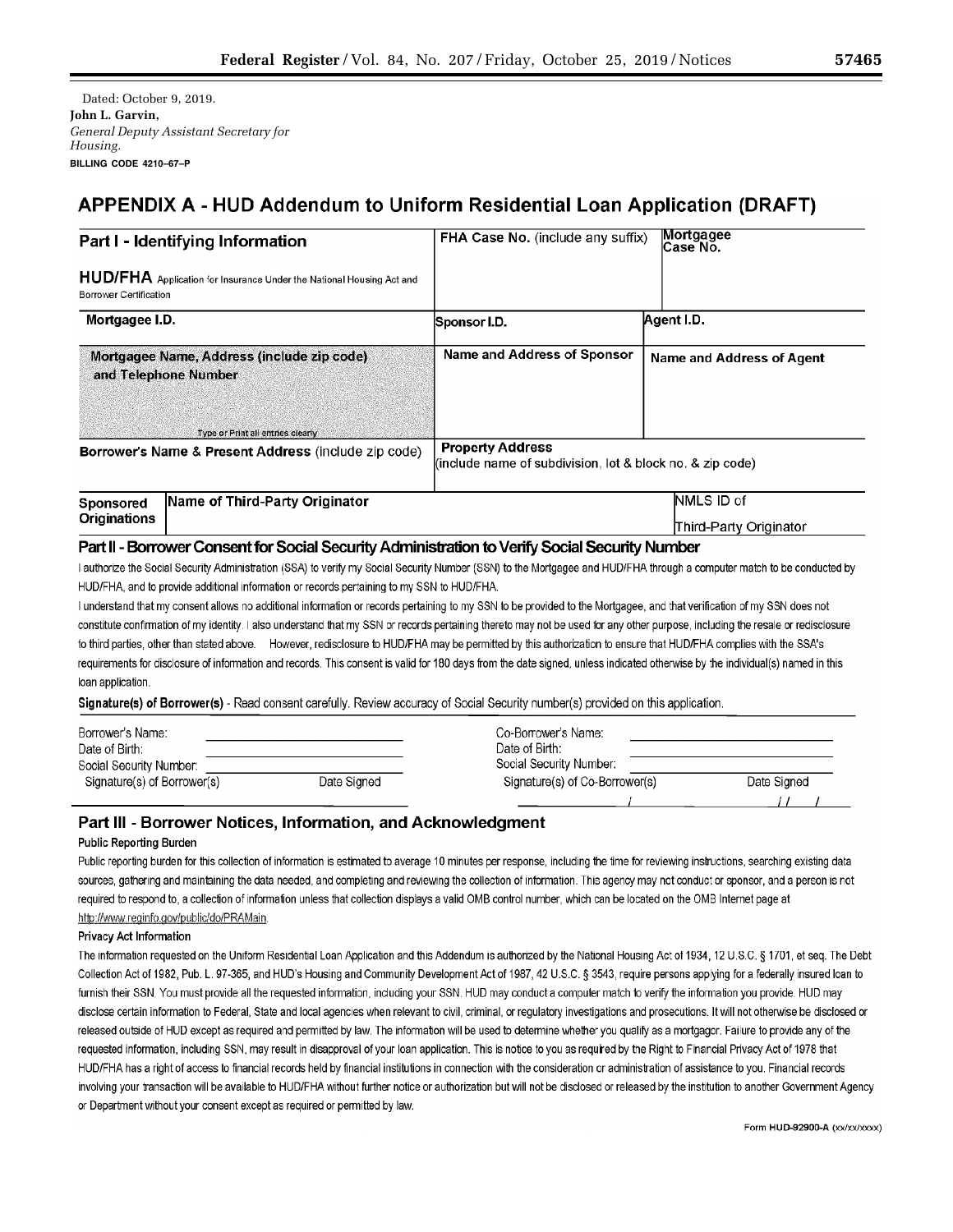# WARNING: This warning applies to all certifications made in this document.

Anyone who knowingly submits a false claim, or makes false statements is subject to criminal and civil penalties, including confinement for up to 5 years, fines, and civil penalties. 18 U.S.C. §§ 287, 1001 and 31 U.S.C. §3729

#### Caution: Delinquencies, Defaults, Foreclosures and Abuses

Delinquencies, defaults, foreclosures and abuses of mortgage loans involving programs of the Federal Government can be costly and detrimental to your credit, now and in the future. The Mortgagee in this transaction, its agents and assigns as well as the Federal Government, its agencies, agents and assigns are authorized to take any and all of the following actions in the event loan payments become delinquent on the mortgage loan described in the attached application: (1) Report your name and account information to a credit bureau; (2) Assess additional interest and penalty charges for the period of time that payment is not made; (3) Assess charges to cover additional administrative costs incurred by the Federal Government to service your account; (4) Offset amounts owed to you under other Federal programs; (5) Refer your account to a private attorney, collection agency or mortgage servicing agency to collect the amount due, foreclose the mortgage, sell the property and seek judgment against you for any deficiency; (6) Refer your account to the Department of Justice (DCJ) for litigation in the courts; (7) If you are a current or retired Federal employee, take action to offset your salary, or civil service retirement benefits; (8) Refer your debt to the Internal Revenue Service for offset against any amount owed to you as an income tax refund; and (9) Report any resulting written off debt of yours to the Internal Revenue Service as your taxable income. All of these actions may be used to recover any debts owed when it is determined to be in the interest of the Mortgagee or Federal Government, or both.

As a mortgage loan borrower, you will be legally obligated to make the mortgage payments called for by your mortgage loan contract. The fact that you dispose of your property after the loan has been made will not relieve you of liability for making these payments. Payment of the loan in full is ordinarily the way liability on a mortgage note is ended. Some home buyers have the mistaken impression that if they sell their homes when they move to another locality, or dispose of it for any other reasons, they are no longer liable for the mortgage payments and that liability for these payments is solely that of the new owners. Even through the new owners may agree in writing to assume liability for your mortgage payments, this assumption agreement will not relieve you from liability to the holder of the note which you signed when you obtained the loan to buy the property. Unless you are able to sell the property to a buyer who is acceptable to HUD/FHA who will assume the payment of your obligation to the lender, you will not be relieved from liability to repay any claim which HUD/FHA may be required to pay your lender on account of default in your loan payments. The amount of any such claim payment may be a debt owed by you to the Federal Government and subject to established collection procedures.

## **Fair Housing Act**

I and anyone acting on my behalf are, and will remain, in compliance with the Fair Housing Act, 42 U.S.C. § 3604, et seq., with respect to the dwelling or property covered by the loan and in the provision of services or facilities in connection therewith. I recognize that any restrictive covenant on this property related to race, color, religion, sex, disability, familial status, or national origin is unlawful under the Fair Housing Act and unenforceable. I further recognize that in addition to administrative action by HUD, a civil action may be brought by the DOJ in any appropriate U.S. court against any person responsible for a violation of the applicable law.

### **Certification and Acknowledgment**

All information in this application is given for the purpose of obtaining a loan to be insured under the National Housing Act and the information in the Uniform Residential Loan Application and this Addendum is true and complete to the best of my knowledge and belief. Verification may be obtained from any source named herein. I have read and understand the foregoing concerning my liability on the loan and Part III, Borrower Notices, Information and Acknowledgment.

Signature(s) of Borrower(s) - Do not sign unless this application is fully completed. Read the certification carefully and review accuracy of this application.

| Signature(s) of Borrower(s) | Date Signed | Signature(s) of Co-Borrower(s) | Date Signed |
|-----------------------------|-------------|--------------------------------|-------------|
|                             |             |                                |             |

Form HUD-92900-A (xx/xx/xxxx)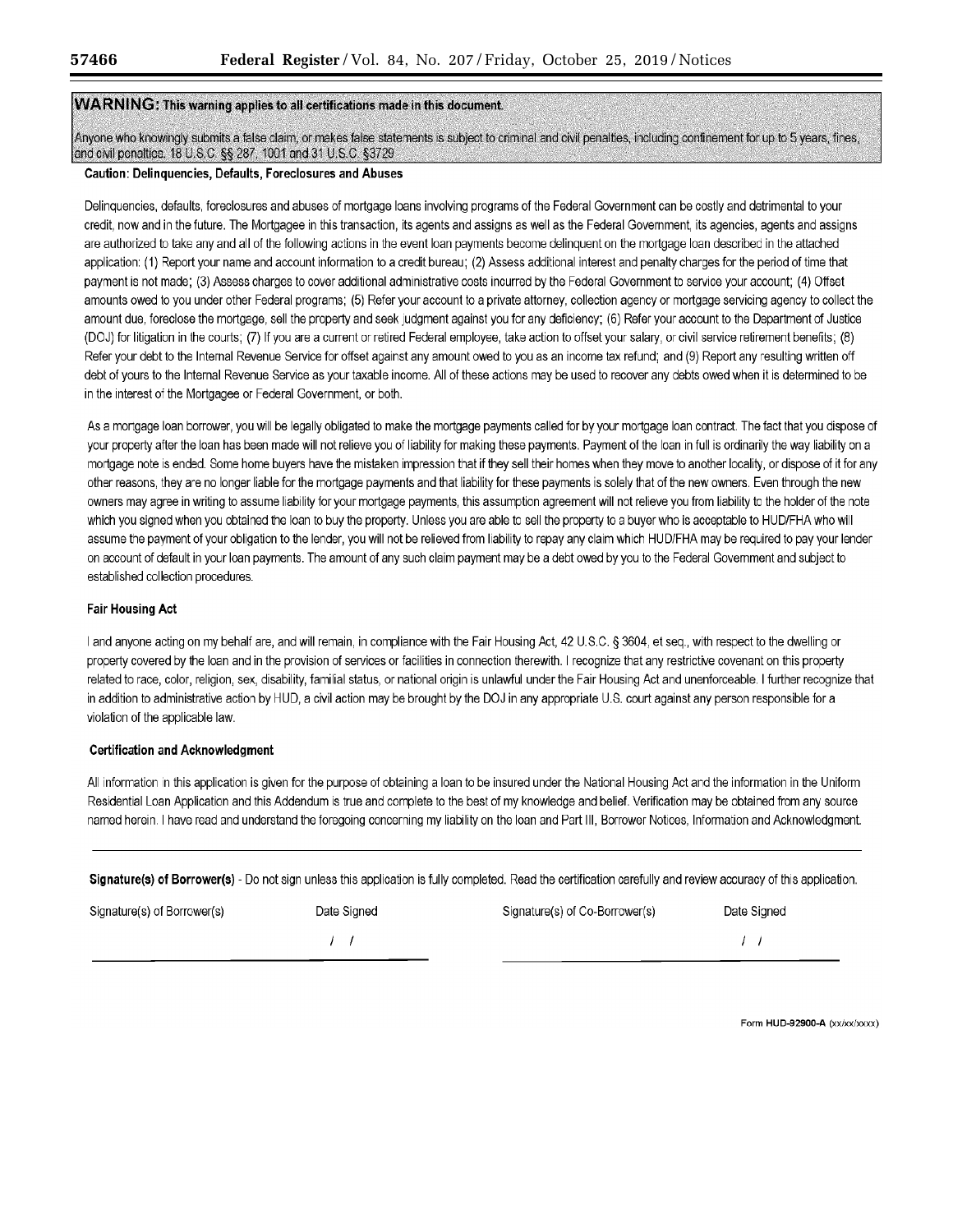Borrower Name:

FHA Case No.:

Date Approval Expires: <u>\_\_\_\_\_\_\_\_\_\_\_\_\_\_\_\_\_\_\_\_\_\_\_\_\_\_\_\_\_\_\_\_\_</u>

# Part IV - Direct Endorsement Approval for a HUD FHA-Insured Mortgage

## A. Underwriting the Borrower

For mortgages rated as an "accept" or "approve" by FHA's TOTAL Mortgage Scorecard:

- The information submitted to TOTAL was documented in accordance with Single Family Housing Policy Handbook 4000.1 (SF Handbook) and accurately represents the final information obtained by the mortgagee; and
- This mortgage complies with SF Handbook 4000.1 Section II.A.4.e Final Underwriting Decision (TOTAL)  $\bullet$ to the extent that no defect exists in connection with the underwriting of this mortgage such that it should not have been approved in accordance with FHA requirements.

I certify that the statements above are materially correct, with the understanding that, in the event HUD elects to pursue a claim arising out of or relating to any inaccuracy of this certification. HUD will interpret the severity of such inaccuracy in a manner that is consistent with the HUD Defect Taxonomy in effect as of the date this mortgage is endorsed for insurance.

| Mortgagee Representative Signature: |  |
|-------------------------------------|--|
| Printed Name:                       |  |
| Title∶                              |  |

# ........... OR.............

For mortgages rated as a "refer" by FHA's TOTAL Mortgage Scorecard, or manually underwritten by a Direct Endorsement underwriter:

- I have personally reviewed and underwritten the borrower's credit application;
- The information used to underwrite borrower was documented in accordance with Single Family Housing Policy Handbook 4000.1 (SF Handbook) and accurately represents the final information obtained by the mortgagee; and
- This mortgage complies with SF Handbook 4000.1 Section II.A.5.d Final Underwriting Decision (Manual) ) to the extent that no defect exists in connection with the underwriting of this mortgage such that it should not have been approved in accordance with FHA requirements.

I certify that the statements above are materially correct, with the understanding that in the event HUD elects to pursue a claim arising out of or relating to any inaccuracy of this certification, HUD will interpret the severity of such inaccuracy in a manner that is consistent with the HUD Defect Taxonomy in effect as of the date this mortgage is endorsed for insurance.

Direct Endorsement Underwriter Signature: \_\_\_\_\_\_\_\_\_\_\_\_\_\_\_\_\_\_\_\_\_\_\_\_\_\_\_\_\_\_\_\_\_\_\_DE's ID Number: \_\_\_

## **B.** Underwriting the Property

For all mortgages where FHA requires an appraisal, I have personally reviewed and underwritten the appraisal according to FHA requirements. I certify that the statements above are materially correct, with the understanding that in the event HUD elects to pursue a claim arising out of or relating to any inaccuracy of this certification, HUD will interpret the severity of such inaccuracy in a manner that is consistent with the HUD Defect Taxonomy in effect as of the date this mortgage is endorsed for insurance.

Direct Endorsement Underwriter Signature: Cambridge Contract Contract DE's ID Number:

Form HUD-92900-A (xx/xx/xxxx)